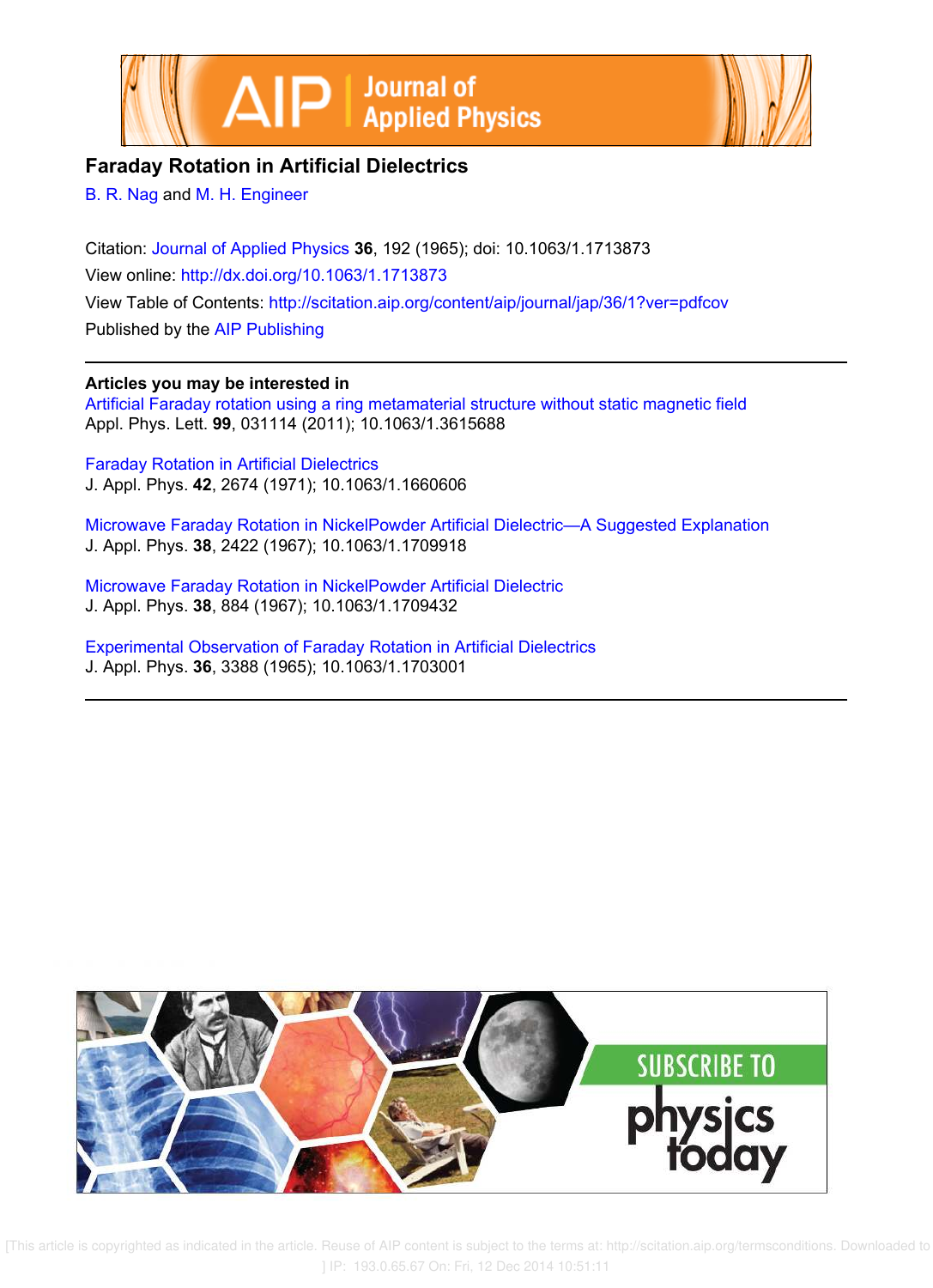initial application of junction bias during a measurement the emission current will show an initial decrease with a time constant of a few minutes. If the junction bias is removed the emission current will recover to the higher value in a subsequent measurement. The time constant for the decrease of this emission current is dependent upon the external pressure which may indicate that some of the surface charge is due to an increased adsorption of negatively charged ions on the surface when the junction current is on.

### **SUMMARY**

The emission efficiency of hot electrons from a silicon surface is exponentially dependent upon the thickness of the oxide on the silicon. The characteristic thickness associated with this decrease is  $4 \text{ Å}$ , and the decrease

can be accounted for by a constant field in the oxide of  $4 \times 10^6$  V/cm caused by a surface charge density of  $8 \times 10^{12}$ /cm<sup>2</sup>. Changes in emission efficiency due to interface scattering and internal scattering in the oxide layer constitute at most  $15\%$  of the observed effect and correspond to an attenuation distance in the oxide of about 35 A. We find also that the surface charge density and the oxide growth rate can be modified by the presence of electrons injected into the oxide from the reverse biased *n-p* junction.

### ACKNOWLEDGMENTS

The author is indebted to F. A. Lehrer for his contribution to the experiment and to the understanding of the results, and to P. E. McQuaid for his assistance in the emitter fabrication.

JOURNAL OF APPLIED PHYSICS VOLUME 36. NUMBER 1 JANUARY 1965

### **Faraday Rotation in Artificial Dielectrics**

B. R. NAG AND M. H. ENGINEER

*Institute of Radio Physics and Electronics, University of Calcutta, Calcutta, India*  (Received 2 June 1964)

It is shown from an analysis of the propagation characteristics of a plane polarized wave in an artificial dielectric that Faraday rotation would be produced. Numerical results for *n-type* InSb indicate that the rotation should be experimentally observable. Some practical applications of the phenomenon are suggested.

### 1. INTRODUCTION

 $\mathbf T$ HE characteristics of propagation of a planepolarized wave through an artificial dielectric in a magnetic field were first analyzed by Wicher.<sup>1</sup> He concluded that the plane of polarization would rotate as the wave propagated through the dielectric. This rotation is similar to the Faraday rotation in dielectrics at optical frequencies and was therefore given the same name. Expressions were also given by the author for the angle of rotation in terms of the physical parameters of the metallic elements constituting the dielectric. In a later communication, Rau and Caspari2 by extending their analysis of Faraday rotation in semiconductors to the case of artificial dielectrics concluded that no rotation would be produced in artificial dielectrics.

In this paper the problem is re-examined. It is first shown that the contradictory conclusions are due to differences in the role given to Hall field in Maxwell's equations. The proper form of Maxwell's equations including Hall field is then established by considering the expressions for currents in conductors in a magnetic field. It is found from these equations that an artificial dielectric would produce Faraday rotation, but the sense of rotation would be opposite to that given by Wicher.

An experimental arrangement for verification of the above conclusion is suggested and some possible applications of the phenomenon are discussed.

### II. MAXWELL'S EQUATIONS INCLUDING HALL FIELD

The dielectric constant of an artificial dielectric is given  $by<sup>3,4</sup>$ 

$$
\epsilon_r = 1 + \alpha N / \epsilon_0, \qquad (1)
$$

where  $N$  is the number of metallic elements per unit volume,  $\alpha$  is the polarizability of the elements, and  $\epsilon_0$ is the free-space permittivity.

The artificial dielectric is assumed to be made up of thin circular conducting disks embedded in a dielectriclike foam rubber, which has a dielectric constant nearly equal to unity. For this artificial dielectric  $\alpha$  is given by

$$
\alpha = (16/3)a^3 \epsilon_0, \tag{2}
$$

where  $a$  is the radius of the disks.

Equation (1) is derived by using the relation between

<sup>4</sup> The conditions required to be satisfied by the dielectric in order that Eq.  $(1)$  be applicable are discussed in Ref.  $(3)$ . It is assumed here that the dielectric satisfies these conditions.

<sup>&</sup>lt;sup>1</sup> E. Wicher, J. Appl. Phys. 22, 1327 (1951).<br><sup>2</sup> R. R. Rau and M. E. Caspari, Phys. Rev. 100, 632 (1955).

<sup>3</sup>W. E. Kock, Bell System Tech. J. 27, 58 (1948).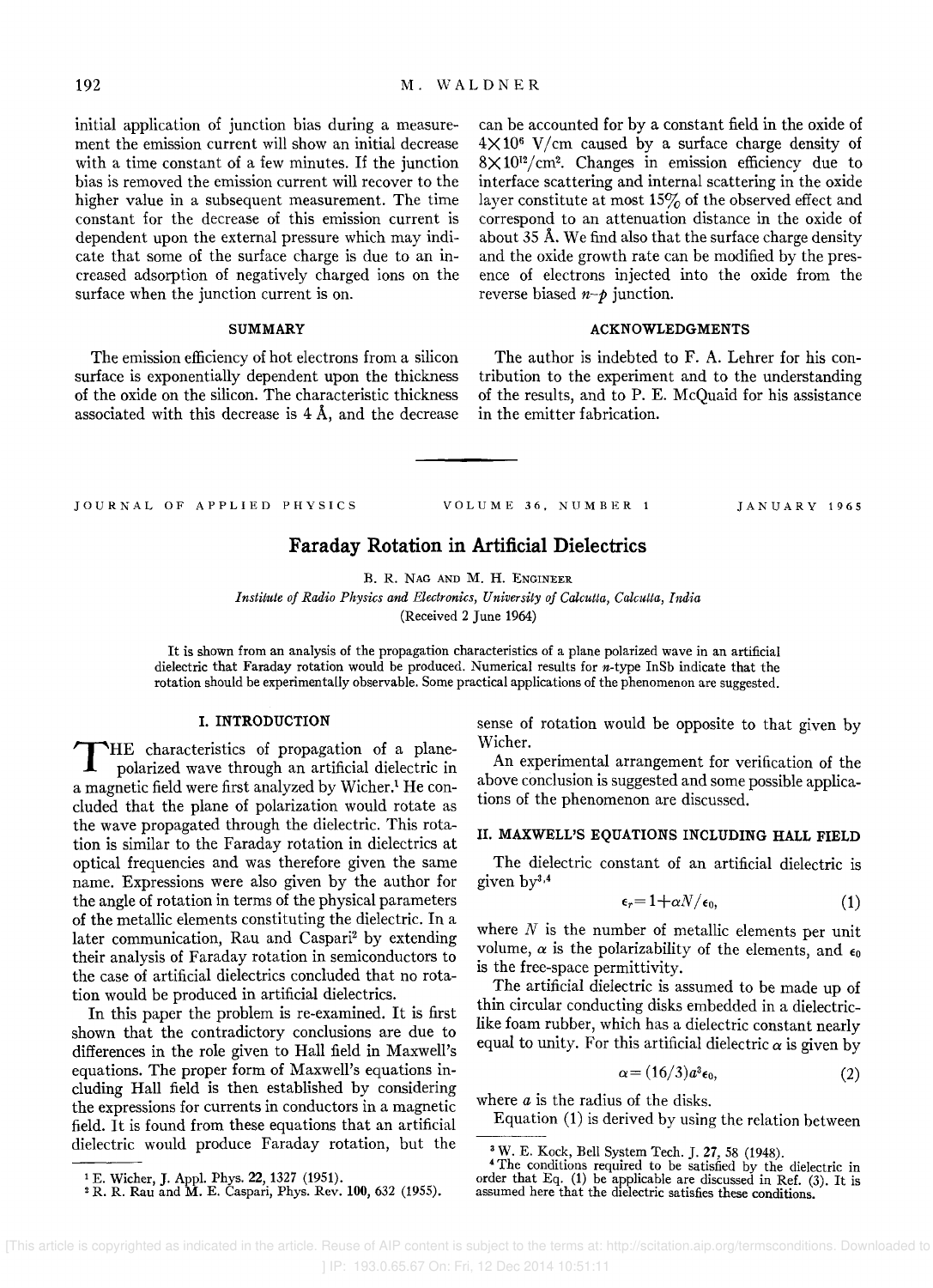| Author             | Material                 | Maxwell's equations <sup>a</sup>                                                                                                                                                                                                                                                                                                                                    |  |  |
|--------------------|--------------------------|---------------------------------------------------------------------------------------------------------------------------------------------------------------------------------------------------------------------------------------------------------------------------------------------------------------------------------------------------------------------|--|--|
| Wicher             | Artificial<br>dielectric | $\nabla \times \mathbf{H} = \mathbf{J}; \quad \nabla \times \mathbf{E} = -\mu_0(\partial \mathbf{H}/\partial t); \quad \mathbf{J} = \mathbf{J}_m + \epsilon_0(\partial \mathbf{E}/\partial t); \quad \mathbf{J}_m = \alpha N(\partial/\partial t)(\mathbf{E} + \mathbf{E}_H);$<br>$\mathbf{E}_B = R_c \mathbf{B} \times \alpha N (\partial \mathbf{E}/\partial t).$ |  |  |
| Rau and<br>Caspari | Semiconductor            | $\nabla \times \mathbf{H} = \mathbf{J}$ ; $\nabla \times (\mathbf{E} + \mathbf{E}_H) = -\mu_0(\partial \mathbf{H}/\partial t)$ ; $\mathbf{J} = \mathbf{J}_c + \epsilon(\partial/\partial t)(\mathbf{E} + \mathbf{E}_H)$ ;<br>$J_{c} = \sigma E$ : $E_{H} = R_{c} B \times J_{c}$ .                                                                                  |  |  |
| Rau and<br>Caspari | Artificial<br>dielectric | $\nabla \times H = J$ : $\nabla \times (E + E_H) = -\mu_0(\partial H/\partial t)$ ; $J = J_m + \epsilon_0(\partial/\partial t) (E + E_H)$ ;<br>$J_m = \alpha N(\partial/\partial t)$ (E+E <sub>H</sub> ): E <sub>H</sub> = R <sub>c</sub> B×J <sub>m</sub> .                                                                                                        |  |  |
| Barlow             | Semiconductor            | $\nabla \times H = J; \quad \nabla \times E = -\mu_0 (\partial H / \partial t); \quad J = J_c + J_d; \quad J_c = \sigma (E + E_H);$<br>$J_d = \epsilon (\partial/\partial t) (E + E_H); \quad E_H = R_c B \times J_c + \int (\epsilon - \epsilon_0)/\epsilon R_d B \times J_d.$                                                                                     |  |  |

TABLE 1. Maxwell's equations including Hall field.

**Example 19 Alternativity,**  $J_m$  = free-space permeability, so =free-space permittivity,  $J_m$  = current due to metallic elements,  $\alpha$  = polarizability due to metallic elements,  $E_H$  = Hall field vector,  $R_c$  = Hall coeff

polarization produced by the metallic elements and the incident electric field as given below.

$$
P = \alpha N E, \tag{3}
$$

where  $P$  is the polarization produced by the metallic elements.

In the presence of a magnetic field, this relation is modified due to Hall effect. Analysis of the propagation characteristics of electromagnetic waves in an artificial dielectric in the presence of a magnetic field therefore requires consideration of the Hall field. Propagation characteristics in the presence of Hall field has been studied by Wicher,<sup>1</sup> by Rau and Caspari,<sup>2</sup> and by Barlow.5 In Table I are given Maxwell's equations as written by these authors.

From Table I it is evident that Wicher assumes that Hall field modifies only the current component due to metallic elements. Rau and Caspari assume that only the dielectric current component is modified, while Barlow assumes that both carrier as well as dielectric current components are modified. As a result of these differences in the assumptions, the expressions derived by the above authors for the propagation constants of circularly polarized waves are very different, as shown in Table II.

The information contained in Table II shows that the three analyses lead to contradictory results in regard to Faraday rotation. For artificial dielectrics, Wicher's analysis predicts a Faraday rotation while that of Rau and Caspari predicts none. In the case of semiconductors, Rau and Caspari's analysis predicts a rotation which does not agree with what follows from Barlow's analysis even when the dielectric current Hall coefficient  $R_d$  is assumed to be zero.

It is thus evident that in order to analyze the rotation in artificial dielectrics the role of Hall field in Maxwell's equations should be correctly established. In analyzing Faraday rotation in semiconductors, however, this problem is somewhat simplified since one may derive directly the expression for the conductivity tensor by

<sup>5</sup> H. E. M. Barlow, Proc. IEE 108, 349 (1961).

considering the motion of free carriers in the presence of the magnetic field. In the case of artificial dielectrics, on the other hand, analysis in terms of Hall field appears to be more convenient. However, while introducing Hall field in Maxwell's equations, one has to be sure that the resultant equations are consistent with those obtained from considerations of free-carrier motion. This point appears to have been given little attention in the earlier communications mentioned. In the following sections Maxwell's equations are developed including Hall field by considering the motion of free carriers in the presence of a magnetic field.

#### III. MAXWELVS EQUATIONS INCLUDING HALL FIELD AS OBTAINED BY CONSIDERING THE MOTION OF CARRIERS

Let us consider a semiconductor sample, to which an electric field is applied<sup>6</sup> in the *x* and *y* directions and a magnetic field is applied in the *z* direction. If one assumes that the effect of momentum relaxation time

TABLE II. Propagation constants for circularly polarized waves.

| Author             | Material                 | Propagation constant <sup>a</sup>                                                                                                    |  |  |
|--------------------|--------------------------|--------------------------------------------------------------------------------------------------------------------------------------|--|--|
| Wicher             | Artificial<br>dielectric | $Y_{\pm}^2 = -\omega^2 \mu_0 \epsilon_0 [1 + (\alpha N/\epsilon_0)]$<br>$\pm \omega^3 \mu_0 R_2 B \alpha^2 N^2$ .                    |  |  |
| Rau and<br>Caspari | Semiconductor            | $\label{eq:Y} Y_\pm{}^2\!=-\omega^2\mu_0\epsilon\!+\!\frac{(j\omega\mu_0\sigma\mp\omega\mu_0\sigma\mu_{eH}B)}{1\!+\!(\mu_{eH}B)^2}.$ |  |  |
|                    |                          |                                                                                                                                      |  |  |
| Same               | Artificial<br>dielectric | $Y_+^2 = -\omega^2 \mu_0 \epsilon_0 \left[ 1 + (\alpha N/\epsilon_0) \right]$                                                        |  |  |
| Barlow             | Semiconductor            | $Y_{+}^2 = j\omega\mu_0 a \pm \omega\mu_0 b$<br>$(\sigma + i\omega\epsilon)$                                                         |  |  |
|                    |                          | $\{1+B^2(\mu_{cH}+j\mu_{dH})^2\}$<br>$b = a(\mu_{cH} + i\mu_{dH})B$ .                                                                |  |  |

**A Meanings of symbols:**  $Y_{\pm}$ =propagation constants for right- and left-<br>handed circularly polarized waves, respectively;  $\mu_{eff} = R_{\sigma\sigma} = \text{Hall}$  the flall mobility polarized of free carriers,  $\mu_{eff} = R_{d\omega}(\epsilon - \epsilon_0)$  = ef

<sup>6</sup> In the case of an incident electromagnetic wave the electric field induced in the medium due to the variation of magnetic induction is referred to as the applied field.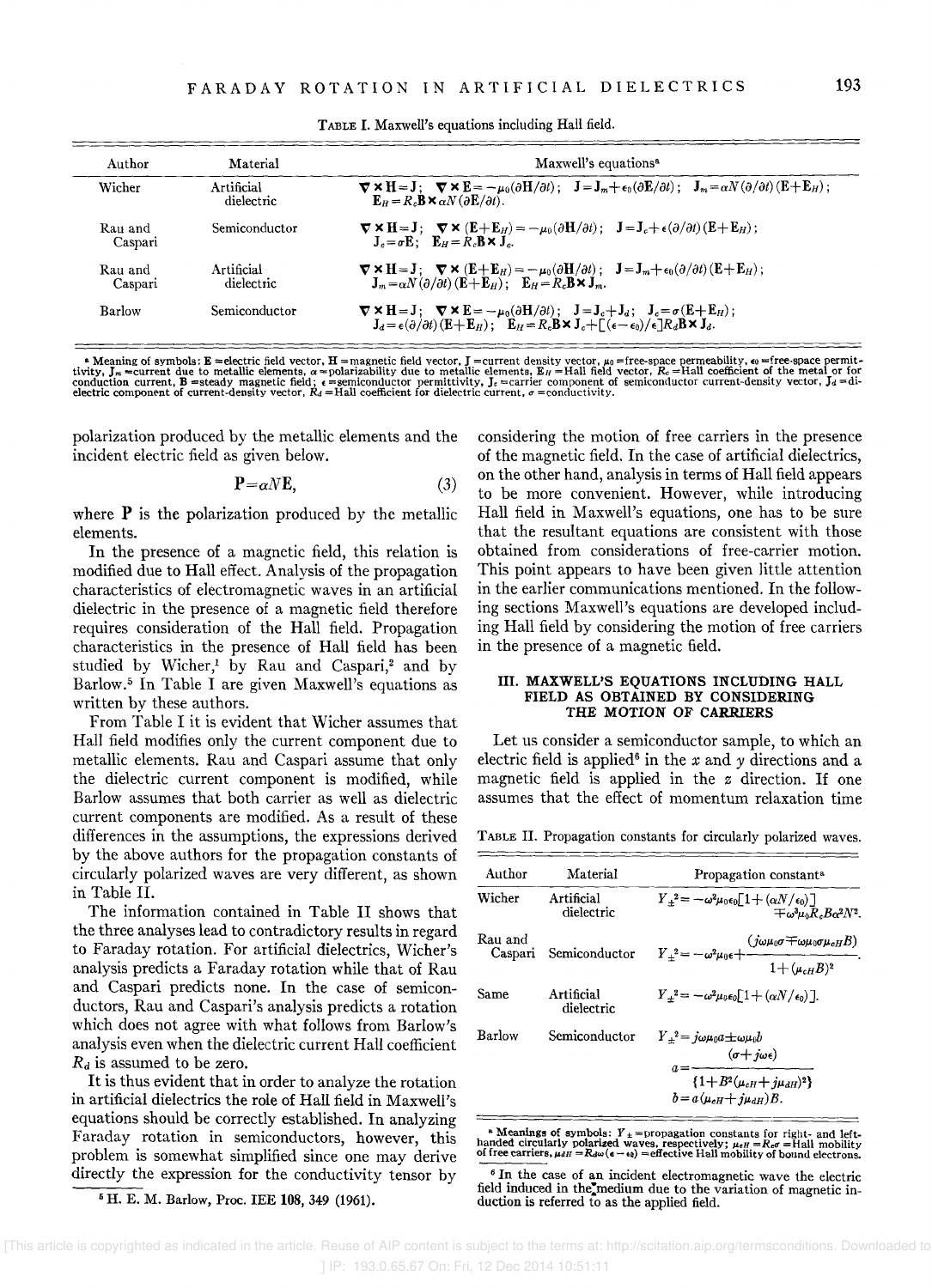is negligible, the average velocities of the carriers,  $V_x$ and  $V_y$ , in the *x* and *y* directions, respectively, are given by

$$
V_x = \mu \left[ E_x + (\mu_{\text{eff}}/\mu) V_y B \right], \tag{4}
$$

$$
V_y = \mu \left[ E_y - \left( \mu_{cH} / \mu \right) V_x B \right],\tag{5}
$$

where  $\mu$  is the conductivity mobility and  $\mu_{\ell}$  is the Hall mobility.

The above assumption is substantially correct even at microwave frequencies for conductors. If, however, the effect of relaxation time is considerable in a particular sample one has only to substitute for  $\mu$  and  $\mu_{\text{eff}}$  the complex values appropriate for the signal frequency. This does not alter the nature of results derived here from  $(4)$  and  $(5)$ .

The expressions for the current components  $J_{cx}$  and  $J_{cy}$  are given by

$$
J_{cx} = \sigma \left[ E_x + R_c J_{cy} B \right] \tag{6}
$$

$$
J_{cy} = \sigma \left[ E_y - R_c J_{cx} B \right]. \tag{7}
$$

When the electric field is applied in one direction only, one evaluates the Hall field from (6) and (7) byequating the current in the other direction to zero. But, when electric fields are applied in two directions, one can not dissociate Hall field by equating the transverse current to zero. It, therefore, appears that the current equations in Maxwell's equation should be written directly from (6) and (7). But from analogy with the expression for Hall field when the applied electric field is in one direction, one may call  $E_H$  as written below, the equivalent Hall field:

$$
\mathbf{E}_H = R_c \mathbf{B} \times \mathbf{J}_c. \tag{8}
$$

One may thus write, using Eq.  $(6)$  through Eq.  $(8)$ ,

$$
\mathbf{J}_c = \sigma(\mathbf{E} - \mathbf{E}_H). \tag{9}
$$

It is of interest to note that the above line of argument leads us to conclude that Hall field modifies only the current to which it is due, and instead of augmenting as assumed in the earlier analyses, it decreases this current.

Using Eq. (9), Maxwell's equations for conducting media in the presence of a magnetic field may be written as

$$
\nabla \times \mathbf{H} = \mathbf{J}; \quad \nabla \times \mathbf{E} = -\mu_0 (\partial \mathbf{H} / \partial t); \n\mathbf{J} = \mathbf{J}_c + \epsilon (\partial \mathbf{E} / \partial t); \quad \mathbf{J}_c = \sigma (\mathbf{E} - \mathbf{E}_H); \n\mathbf{E}_H = R_c \mathbf{B} \times \mathbf{J}_c.
$$
\n(10)

It may easily be verified that the above equations lead to results identical to those obtained from conductivity tensor and may therefore be accepted as the correct form of Maxwell's equations including Hall field.

We may now write the equations for the artificial dielectric in the light of the above discussion. In this case, the impression of the magnetic field would change only the polarization of the metallic elements forming the dielectric. It is assumed here that the change produced is of the same nature as the change in motion of free carriers in conductors. One may hence infer that the polarization equation would be modified to

$$
\mathbf{P} = \alpha N (\mathbf{E} - \mathbf{E}_H). \tag{11}
$$

Thus, Maxwell's equations for the artificial dielectric are

$$
\nabla \times \mathbf{H} = \mathbf{J}; \quad \nabla \times \mathbf{E} = -\mu_0(\partial \mathbf{H}/\partial t);
$$
  
\n
$$
\mathbf{J} = \mathbf{J}_m + \epsilon_0(\partial \mathbf{E}/\partial t); \quad \mathbf{J}_m = \alpha N(\partial/\partial t)(\mathbf{E} - \mathbf{E}_H); \quad (12)
$$
  
\n
$$
\mathbf{E}_H = R_c \mathbf{B} \times \mathbf{J}_m.
$$

It is of interest to compare at this stage Rau and Caspari's equations with ours. The field  $E + E_H$  of their equations may be identified with our E and called E*t•*  Then, it is found that for semiconductors, since Rau and Caspari assume that the conduction current is due to only **E** or  $\mathbf{E}_t - \mathbf{E}_H$ , their equations are identical to ours. In the case of artificial dielectrics, however, they assume that the polarization of the metallic elements is proportional to  $\mathbf{E}_t$ . Since like the conduction current carriers, the charges in the metallic elements causing the polarization move under the action of the field  $\mathbf{E}_t - \mathbf{E}_H$ , we have assumed that the polarization is proportional to  $\mathbf{E}_t - \mathbf{E}_H$ , instead of  $\mathbf{E}_t$ . Due to this difference in the assumption, our results for artificial dielectrics differ from those of Rau and Caspari.

#### IV. FARADAY ROTATION

One may now consider a plane wave with the electric vector polarized in the *x* direction to be incident on the dielectric. The characteristics relating to its propagation through the dielectric may be analyzed in the usual manner by breaking the plane wave into two circularly polarized waves of opposite senses and combining the waves as they emerge from the dielectric. It may easily be shown that the propagation constants for the two circularly polarized waves are given by

$$
Y_{\pm}^2 = -\omega^2 \mu_0 \epsilon_0 [1 + (\alpha' N/\epsilon_0)] \pm \omega^3 \mu_0 \alpha \alpha' N^2 R_c B, \quad (13)
$$

where

$$
\alpha' = \alpha / \{1 - (\omega \alpha N R_c B)^2\}.
$$

It also follows from Eq. (13) that the plane wave on passing through the medium has the direction of polarization rotated by an angle given by

$$
\phi = \left[\epsilon_0 p p' R_c B / 2c (1 + p')^2\right] \omega^2 z,\tag{14}
$$

where  $p = \alpha N / \epsilon_0$  and  $p' = \alpha' N / \epsilon_0$ .

It should be noted that Eq. (14) is the same as that derived by Wicher except for a change in the sign of the rotation and the incorporation of the factor.  ${1 - (\omega \alpha N R_c B)^2}.$ 

#### V. DISCUSSION

Though a Faraday rotation in artificial dielectrics was predicted by Wicher about a decade ago, as far as the